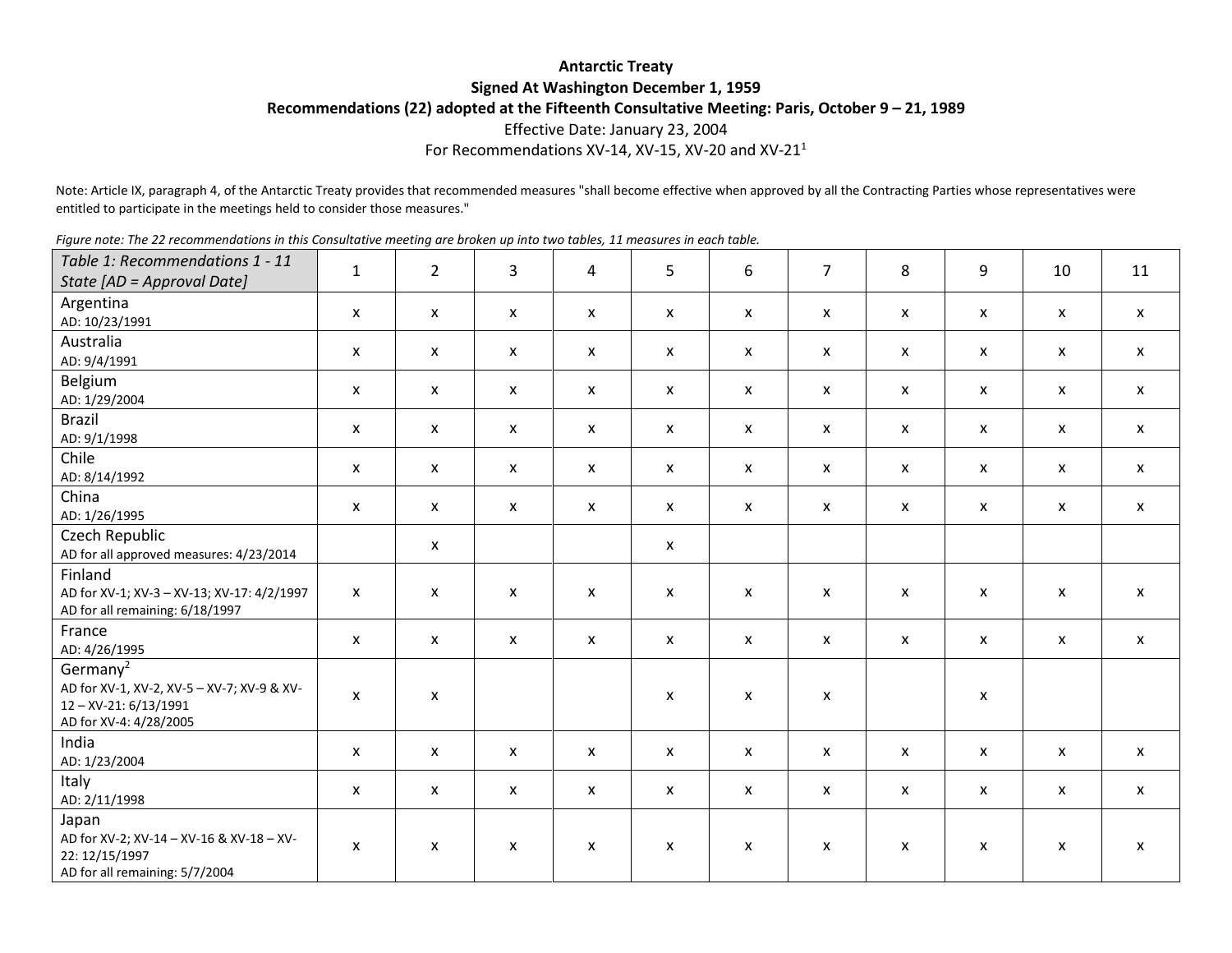# **Antarctic Treaty Signed At Washington December 1, 1959 Recommendations (22) adopted at the Fifteenth Consultative Meeting: Paris, October 9 – 21, 1989**

Effective Date: January 23, 2004

For Recommendations XV-14, XV-15, XV-20 and XV-21<sup>1</sup>

| Table 1: Recommendations 1 - 11<br>State [AD = Approval Date]                                                                           | $\mathbf{1}$ | $\overline{2}$ | $\overline{3}$            | $\overline{4}$            | 5            | 6                  | $\overline{7}$            | 8                         | 9                         | 10           | 11           |
|-----------------------------------------------------------------------------------------------------------------------------------------|--------------|----------------|---------------------------|---------------------------|--------------|--------------------|---------------------------|---------------------------|---------------------------|--------------|--------------|
| Korea, Rep. of<br>AD for XV-12 - XV-15; XV-17; XV-20 & XV-<br>21:5/10/1995                                                              |              |                |                           |                           |              |                    |                           |                           |                           |              |              |
| Netherlands $3$<br>AD: 9/29/2003                                                                                                        | X            | $\mathsf{x}$   | X                         | X                         | X            | X                  | $\boldsymbol{\mathsf{x}}$ | X                         | $\boldsymbol{\mathsf{x}}$ | X            | $\mathsf{x}$ |
| New Zealand<br>AD: 10/28/1991                                                                                                           | X            | $\mathsf{x}$   | X                         | $\mathsf{x}$              | $\mathsf{x}$ | $\pmb{\mathsf{X}}$ | $\boldsymbol{\mathsf{x}}$ | $\boldsymbol{\mathsf{x}}$ | $\pmb{\mathsf{X}}$        | $\mathsf{x}$ | $\mathsf{x}$ |
| Norway<br>AD: 10/13/1993                                                                                                                | X            | $\mathsf{x}$   | $\mathsf{x}$              | $\boldsymbol{\mathsf{x}}$ | X            | X                  | X                         | $\mathsf{x}$              | $\boldsymbol{\mathsf{x}}$ | X            | $\mathsf{x}$ |
| Peru:<br>AD: 11/5/2003                                                                                                                  | X            | $\mathsf{x}$   | X                         | $\mathsf{x}$              | X            | X                  | X                         | $\mathsf{x}$              | $\boldsymbol{\mathsf{x}}$ | X            | $\mathsf{x}$ |
| Poland<br>AD: 10/18/1991                                                                                                                | X            | $\mathsf{x}$   | X                         | $\boldsymbol{\mathsf{x}}$ | $\mathsf{x}$ | X                  | $\boldsymbol{\mathsf{x}}$ | $\boldsymbol{\mathsf{x}}$ | $\pmb{\mathsf{X}}$        | $\mathsf{x}$ | $\mathsf{x}$ |
| Russia<br>AD: 6/19/2001                                                                                                                 | X            | $\mathsf{x}$   | X                         | X                         | X            | X                  | $\boldsymbol{\mathsf{x}}$ | X                         | $\boldsymbol{\mathsf{x}}$ | X            | $\mathsf{x}$ |
| South Africa<br>AD: 6/14/1995                                                                                                           | X            | $\mathsf{x}$   | X                         | $\mathsf{x}$              | $\mathsf{x}$ | X                  | $\boldsymbol{\mathsf{x}}$ | $\boldsymbol{\mathsf{x}}$ | $\mathsf{x}$              | $\mathsf{x}$ | $\mathsf{x}$ |
| Spain<br>AD: 2/3/2003                                                                                                                   | X            | $\mathsf{x}$   | X                         | $\mathsf{x}$              | $\mathsf{x}$ | X                  | $\mathsf{x}$              | $\boldsymbol{\mathsf{x}}$ | $\boldsymbol{\mathsf{x}}$ | $\mathsf{x}$ | $\mathsf{x}$ |
| Sweden:<br>AD: April 7, 1994                                                                                                            | X            | $\mathsf{x}$   | X                         | X                         | X            | X                  | X                         | $\boldsymbol{\mathsf{x}}$ | $\boldsymbol{\mathsf{x}}$ | X            | $\mathsf{x}$ |
| United Kingdom<br>AD for all except XV-3, XV-4, XV-8, XV-10 &<br>XV-11: 4/27/1995                                                       | X            | X              |                           |                           | X            | X                  | X                         |                           | $\boldsymbol{\mathsf{x}}$ |              |              |
| <b>United States</b><br>AD for all except XV-1 - XV-5; XV-8 - XV-11<br>and XV-14: 5/9/1995<br>AD for XV-5, XV-8, XV-9 & XV-14: 5/6/1998 |              |                |                           |                           | X            | $\pmb{\mathsf{X}}$ | $\pmb{\mathsf{X}}$        | X                         | X                         |              |              |
| Uruguay<br>AD: 5/15/1995                                                                                                                | X            | X              | $\boldsymbol{\mathsf{x}}$ | X                         | X            | X                  | X                         | X                         | $\boldsymbol{\mathsf{x}}$ | X            | X            |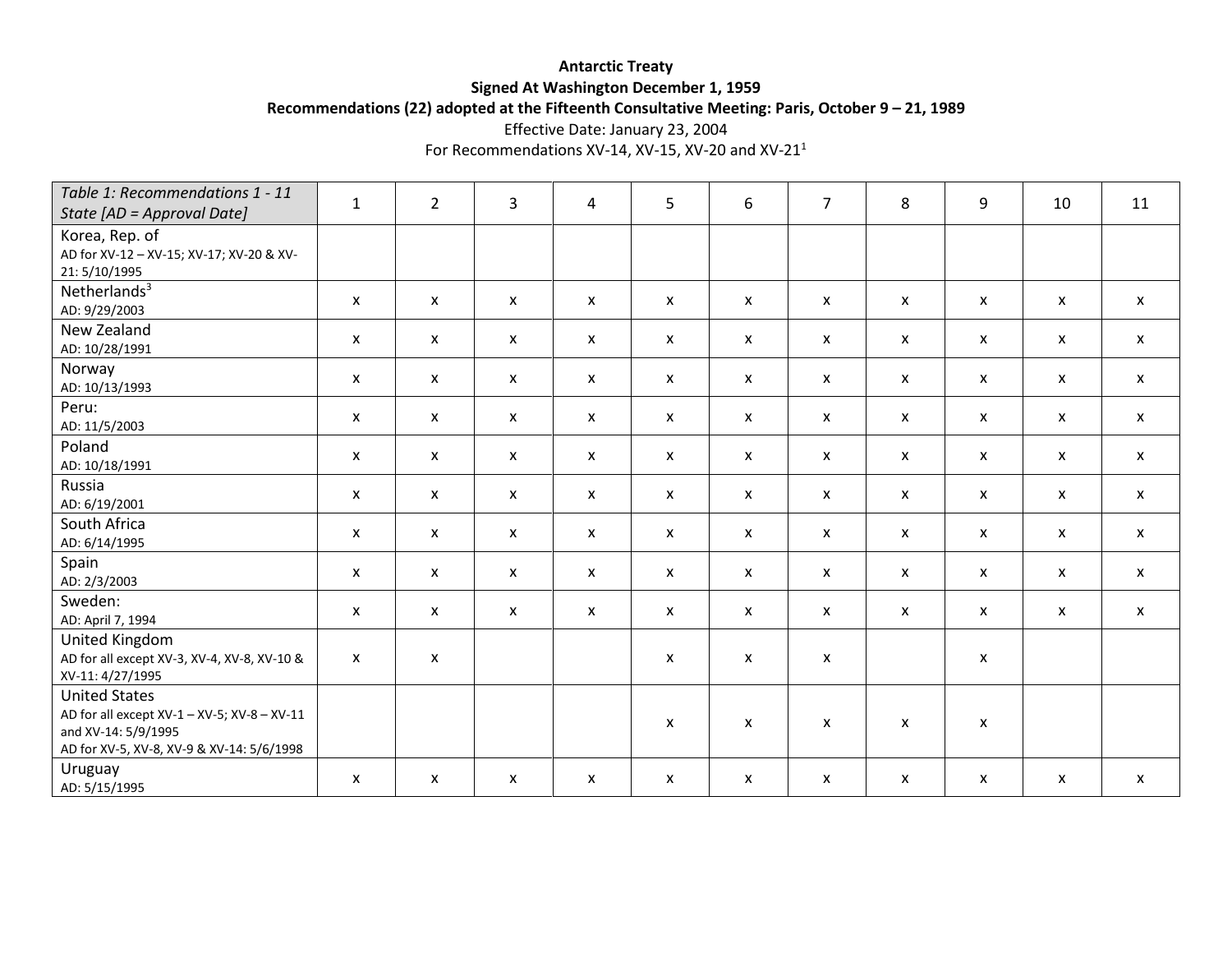# **Antarctic Treaty Signed At Washington December 1, 1959 Recommendations (22) adopted at the Fifteenth Consultative Meeting: Paris, October 9 – 21, 1989**

Effective Date: January 23, 2004

For Recommendations XV-14, XV-15, XV-20 and XV-21 $^1$ 

| Table 2: Recommendations 12 - 22                                                                                   |                           |                           |                           |                           |              |                    |                           |                           |                    |                           |                           |
|--------------------------------------------------------------------------------------------------------------------|---------------------------|---------------------------|---------------------------|---------------------------|--------------|--------------------|---------------------------|---------------------------|--------------------|---------------------------|---------------------------|
| State $[AD = Approval Date]$                                                                                       | 12                        | 13                        | 14                        | 15                        | 16           | 17                 | 18                        | 19                        | 20                 | 21                        | 22                        |
| Argentina<br>AD: 10/23/1991                                                                                        | X                         | $\pmb{\mathsf{X}}$        | $\pmb{\mathsf{X}}$        | $\pmb{\mathsf{X}}$        | $\mathsf{x}$ | $\pmb{\mathsf{X}}$ | $\boldsymbol{\mathsf{x}}$ | $\boldsymbol{\mathsf{x}}$ | $\pmb{\mathsf{X}}$ | $\mathsf{x}$              | $\mathsf{x}$              |
| Australia<br>AD: 9/4/1991                                                                                          | X                         | $\mathsf{x}$              | $\boldsymbol{\mathsf{x}}$ | $\mathsf{x}$              | $\mathsf{x}$ | $\mathsf{x}$       | X                         | $\boldsymbol{\mathsf{x}}$ | $\pmb{\mathsf{X}}$ | $\boldsymbol{\mathsf{x}}$ | $\mathsf{x}$              |
| Belgium<br>AD: 1/29/2004                                                                                           | X                         | $\mathsf{x}$              | $\boldsymbol{\mathsf{x}}$ | $\mathsf{x}$              | $\mathsf{x}$ | X                  | $\boldsymbol{\mathsf{x}}$ | $\boldsymbol{\mathsf{x}}$ | $\pmb{\mathsf{X}}$ | $\boldsymbol{\mathsf{x}}$ | $\boldsymbol{\mathsf{X}}$ |
| <b>Brazil</b><br>AD: 9/1/1998                                                                                      | $\pmb{\mathsf{X}}$        | $\pmb{\mathsf{X}}$        | $\boldsymbol{\mathsf{x}}$ | $\pmb{\mathsf{X}}$        | $\mathsf{x}$ | $\pmb{\mathsf{X}}$ | $\pmb{\mathsf{X}}$        | $\boldsymbol{\mathsf{x}}$ | $\pmb{\mathsf{X}}$ | $\mathsf X$               | $\mathsf{x}$              |
| Chile<br>AD: 8/14/1992                                                                                             | $\boldsymbol{\mathsf{x}}$ | $\mathsf{x}$              | $\boldsymbol{\mathsf{x}}$ | $\mathsf{x}$              | $\mathsf{x}$ | X                  | X                         | $\boldsymbol{\mathsf{x}}$ | $\pmb{\mathsf{X}}$ | $\pmb{\mathsf{X}}$        | $\boldsymbol{\mathsf{X}}$ |
| China<br>AD: 1/26/1995                                                                                             | $\pmb{\mathsf{X}}$        | $\mathsf{x}$              | $\boldsymbol{\mathsf{x}}$ | $\mathsf{x}$              | $\mathsf{x}$ | X                  | $\pmb{\mathsf{X}}$        | $\boldsymbol{\mathsf{x}}$ | $\pmb{\mathsf{X}}$ | $\pmb{\mathsf{X}}$        | $\mathsf{x}$              |
| Czech Republic<br>AD for all approved: 4/23/2014                                                                   | $\boldsymbol{\mathsf{x}}$ | $\mathsf{x}$              | $\pmb{\mathsf{X}}$        | $\boldsymbol{\mathsf{x}}$ | $\mathsf{x}$ | X                  | X                         | $\boldsymbol{\mathsf{x}}$ |                    | $\mathsf X$               |                           |
| Finland<br>AD for XV-1; XV-3 - XV-13; XV-17: 4/2/1997<br>AD for all remaining: 6/18/1997                           | X                         | $\boldsymbol{\mathsf{x}}$ | X                         | $\mathsf{x}$              | $\mathsf{x}$ | $\pmb{\mathsf{X}}$ | X                         | $\mathsf{x}$              | $\pmb{\mathsf{X}}$ | $\boldsymbol{\mathsf{x}}$ | $\mathsf{x}$              |
| France<br>AD: 4/26/1995                                                                                            | $\mathsf{x}$              | $\boldsymbol{\mathsf{x}}$ | $\pmb{\mathsf{X}}$        | $\mathsf{x}$              | $\mathsf{x}$ | $\pmb{\mathsf{X}}$ | $\pmb{\mathsf{x}}$        | $\boldsymbol{\mathsf{x}}$ | $\pmb{\mathsf{X}}$ | $\pmb{\mathsf{X}}$        | $\boldsymbol{\mathsf{X}}$ |
| Germany <sup>2</sup><br>AD for XV-1, XV-2, XV-5 - XV-7; XV-9 & XV-<br>12-XV-21:6/13/1991<br>AD for XV-4: 4/28/2005 | X                         | $\pmb{\mathsf{X}}$        | $\pmb{\mathsf{X}}$        | $\mathsf{x}$              | X            | $\pmb{\mathsf{X}}$ | $\pmb{\mathsf{X}}$        | $\mathsf{x}$              | X                  | $\pmb{\mathsf{X}}$        |                           |
| India<br>AD: 1/23/2004                                                                                             | $\mathsf{x}$              | $\boldsymbol{\mathsf{x}}$ | $\mathsf{x}$              | $\mathsf{x}$              | $\mathsf{x}$ | X                  | $\mathsf{x}$              | $\boldsymbol{\mathsf{x}}$ | $\pmb{\mathsf{X}}$ | $\mathsf{x}$              | $\mathsf{x}$              |
| Italy<br>AD: 2/11/1998                                                                                             | $\mathsf{x}$              | $\boldsymbol{\mathsf{x}}$ | $\pmb{\mathsf{X}}$        | $\pmb{\mathsf{X}}$        | $\mathsf{x}$ | $\pmb{\mathsf{X}}$ | $\pmb{\mathsf{X}}$        | $\boldsymbol{\mathsf{x}}$ | $\pmb{\mathsf{X}}$ | $\mathsf X$               | $\mathsf{x}$              |
| Japan<br>AD for XV-2; XV-14 - XV-16 & XV-18 - XV-<br>22: 12/15/1997<br>AD for all remaining: 5/7/2004              | X                         | $\pmb{\mathsf{X}}$        | $\mathsf{x}$              | $\mathsf{x}$              | X            | $\pmb{\mathsf{X}}$ | $\pmb{\mathsf{X}}$        | X                         | $\pmb{\mathsf{X}}$ | $\pmb{\mathsf{X}}$        | $\boldsymbol{\mathsf{x}}$ |
| Korea, Rep. of<br>AD for XV-12 - XV-15; XV-17; XV-20 & XV-<br>21: 5/10/1995                                        | X                         | $\pmb{\mathsf{X}}$        | $\pmb{\mathsf{x}}$        | X                         |              | X                  |                           |                           | $\pmb{\mathsf{X}}$ | $\pmb{\mathsf{x}}$        |                           |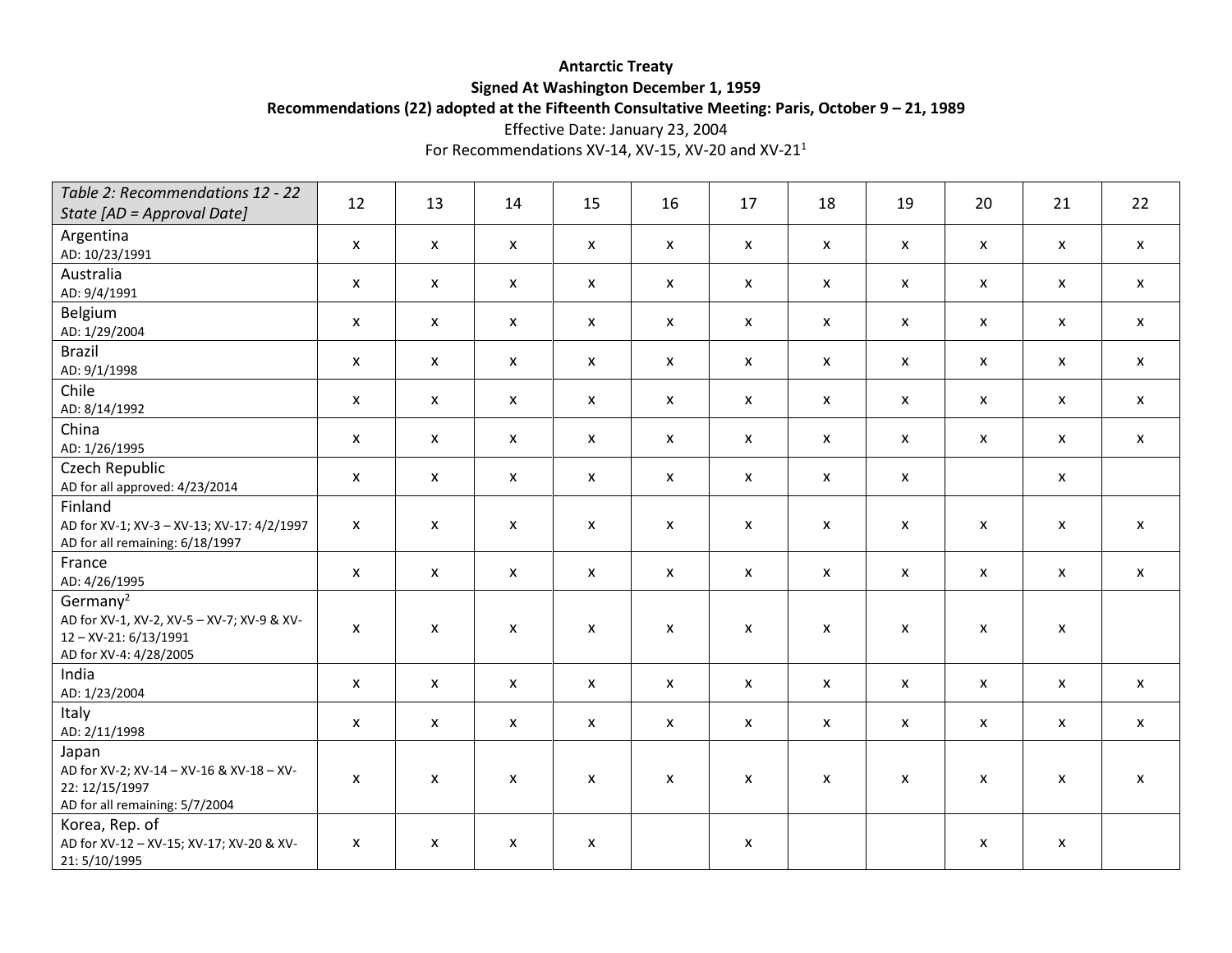# **Antarctic Treaty Signed At Washington December 1, 1959 Recommendations (22) adopted at the Fifteenth Consultative Meeting: Paris, October 9 – 21, 1989**

Effective Date: January 23, 2004

For Recommendations XV-14, XV-15, XV-20 and XV-21 $^1$ 

| Table 2: Recommendations 12 - 22<br>State [AD = Approval Date]                                                                          | 12 | 13           | 14                        | 15                        | 16           | 17           | 18                        | 19                        | 20                        | 21           | 22           |
|-----------------------------------------------------------------------------------------------------------------------------------------|----|--------------|---------------------------|---------------------------|--------------|--------------|---------------------------|---------------------------|---------------------------|--------------|--------------|
| Netherlands $3$<br>AD: 9/29/2003                                                                                                        | X  | $\mathsf{x}$ | X                         | $\boldsymbol{\mathsf{x}}$ | X            | X            | X                         | $\boldsymbol{\mathsf{x}}$ | $\boldsymbol{\mathsf{x}}$ | X            | $\mathsf{x}$ |
| New Zealand<br>AD: 10/28/1991                                                                                                           | X  | $\mathsf{x}$ | X                         | $\boldsymbol{\mathsf{x}}$ | x            | X            | $\boldsymbol{\mathsf{x}}$ | $\boldsymbol{\mathsf{x}}$ | $\boldsymbol{\mathsf{x}}$ | X            | $\mathsf{x}$ |
| Norway<br>AD: 10/13/1993                                                                                                                | X  | $\mathsf{x}$ | X                         | $\mathsf{x}$              | $\mathsf{x}$ | $\mathsf{x}$ | $\mathsf{x}$              | $\mathsf{x}$              | $\mathsf{x}$              | $\mathsf{x}$ | $\mathsf{x}$ |
| Peru:<br>AD: 11/5/2003                                                                                                                  | X  | $\mathsf{x}$ | X                         | X                         | X            | X            | $\mathsf{x}$              | X                         | $\boldsymbol{\mathsf{x}}$ | X            | $\mathsf{x}$ |
| Poland<br>AD: 10/18/1991                                                                                                                | X  | $\mathsf{x}$ | $\boldsymbol{\mathsf{x}}$ | $\mathsf{x}$              | X            | X            | $\boldsymbol{\mathsf{x}}$ | X                         | $\boldsymbol{\mathsf{x}}$ | $\mathsf{x}$ | $\mathsf{x}$ |
| Russia<br>AD: 6/19/2001                                                                                                                 | X  | $\mathsf{x}$ | X                         | $\boldsymbol{\mathsf{x}}$ | X            | X            | $\boldsymbol{\mathsf{x}}$ | X                         | $\boldsymbol{\mathsf{x}}$ | X            | X            |
| South Africa<br>AD: 6/14/1995                                                                                                           | X  | $\mathsf{x}$ | X                         | $\mathsf{x}$              | X            | X            | $\boldsymbol{\mathsf{x}}$ | X                         | $\boldsymbol{\mathsf{x}}$ | X            | $\mathsf{x}$ |
| Spain<br>AD: 2/3/2003                                                                                                                   | X  | $\mathsf{x}$ | $\boldsymbol{\mathsf{x}}$ | $\mathsf{x}$              | X            | X            | $\mathsf{x}$              | $\mathsf{x}$              | $\mathsf{x}$              | X            | $\mathsf{x}$ |
| Sweden<br>AD: 4/7/1994                                                                                                                  | X  | $\mathsf{x}$ | X                         | $\boldsymbol{\mathsf{x}}$ | X            | X            | $\mathsf{x}$              | $\mathsf{x}$              | $\boldsymbol{\mathsf{x}}$ | X            | $\mathsf{x}$ |
| United Kingdom<br>AD for all except XV-3, XV-4, XV-8, XV-10 &<br>XV-11: 4/27/1995                                                       | X  | X            | $\boldsymbol{\mathsf{x}}$ | X                         | x            | X            | X                         | X                         | $\boldsymbol{\mathsf{x}}$ | X            | X            |
| <b>United States</b><br>AD for all except XV-1 - XV-5; XV-8 - XV-11<br>and XV-14: 5/9/1995<br>AD for XV-5, XV-8, XV-9 & XV-14: 5/6/1998 | X  | X            | $\boldsymbol{\mathsf{x}}$ | $\mathsf{x}$              | $\mathsf{x}$ | X            | X                         | X                         | $\boldsymbol{\mathsf{x}}$ | X            | X            |
| Uruguay<br>AD: 5/15/1995                                                                                                                | X  | $\mathsf{x}$ | $\boldsymbol{\mathsf{x}}$ | X                         | X            | X            | $\boldsymbol{\mathsf{x}}$ | $\mathsf{x}$              | $\boldsymbol{\mathsf{x}}$ | X            | X            |